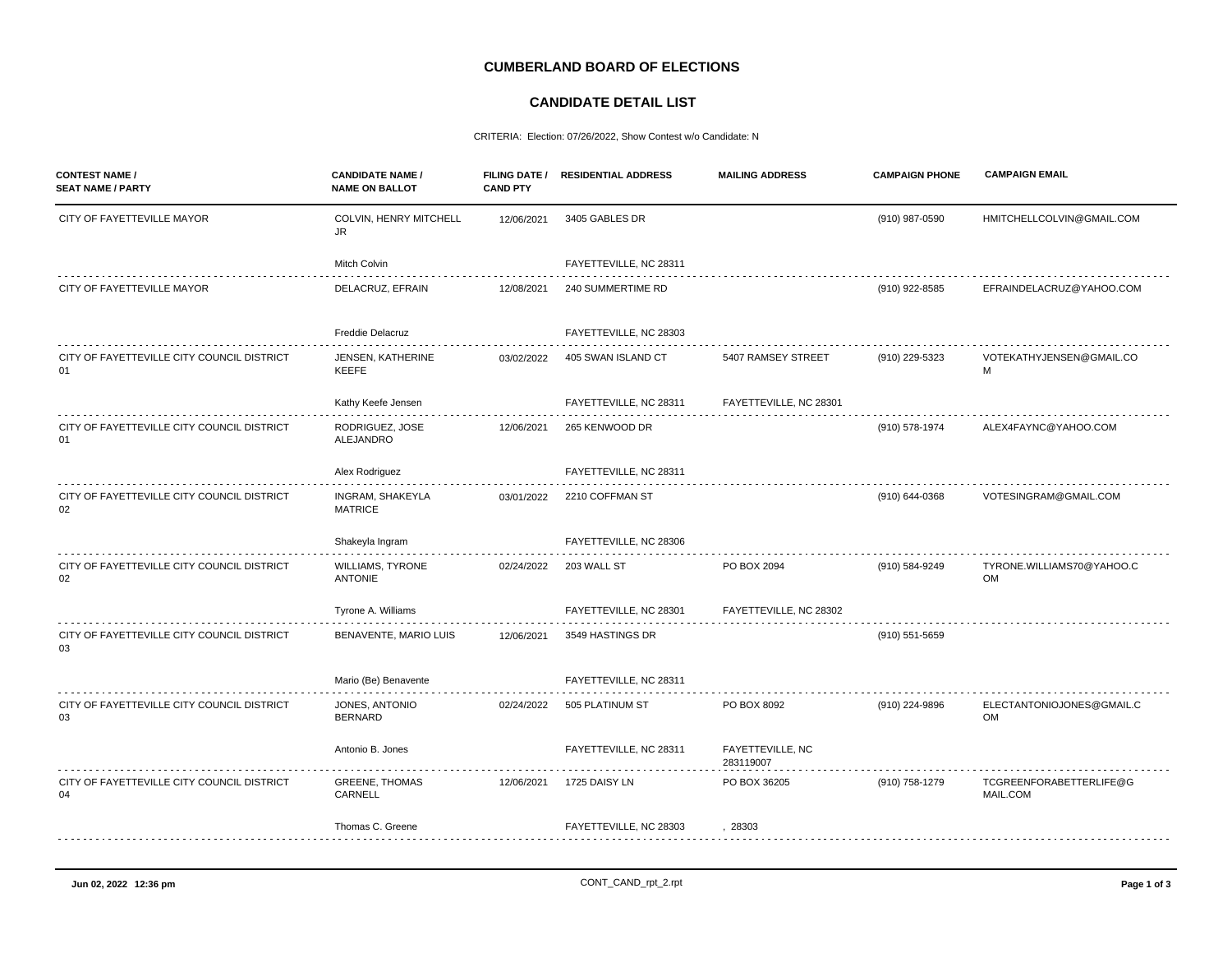| <b>CONTEST NAME /</b><br><b>SEAT NAME / PARTY</b> | <b>CANDIDATE NAME /</b><br><b>NAME ON BALLOT</b>             | <b>CAND PTY</b> | FILING DATE / RESIDENTIAL ADDRESS | <b>MAILING ADDRESS</b> | <b>CAMPAIGN PHONE</b> | <b>CAMPAIGN EMAIL</b>         |
|---------------------------------------------------|--------------------------------------------------------------|-----------------|-----------------------------------|------------------------|-----------------------|-------------------------------|
| CITY OF FAYETTEVILLE CITY COUNCIL DISTRICT<br>04  | HAIRE, DARRELL J                                             | 12/06/2021      | 1507 SEABROOK RD                  |                        | (910) 574-5399        | DHAIRE2@NC.RR.COM             |
|                                                   | D.J. Haire                                                   |                 | FAYETTEVILLE, NC 28301            |                        |                       |                               |
| CITY OF FAYETTEVILLE CITY COUNCIL DISTRICT<br>05  | DAWKINS, JOHNNY LEE III                                      | 12/06/2021      | 122 THORNCLIFF DR                 |                        | (910) 401-9452        |                               |
|                                                   | Johnny Dawkins                                               |                 | FAYETTEVILLE, NC 28303<br>.       |                        |                       |                               |
| CITY OF FAYETTEVILLE CITY COUNCIL DISTRICT<br>05  | LACHANCE, FREDERICK<br><b>GILBERT III</b>                    | 12/06/2021      | 611 GLENVILLE AVE                 |                        | (910) 364-5463        | SEABAGG@AOL.COM               |
|                                                   | Frederick G. LaChance III                                    |                 | FAYETTEVILLE, NC 28303            |                        |                       |                               |
| CITY OF FAYETTEVILLE CITY COUNCIL DISTRICT<br>06  | PAPPAS, PETER BILL                                           | 03/02/2022      | 1939 FAIRFOREST DR                | 304 OWEN DR            |                       |                               |
|                                                   | Peter Pappas                                                 |                 | FAYETTEVILLE, NC 28304            | FAYETTEVILLE, NC 28304 |                       |                               |
| CITY OF FAYETTEVILLE CITY COUNCIL DISTRICT<br>06  | THOMPSON, DERRICK<br>FITZGERALD                              | 03/02/2022      | 2066 LOGANBERRY DR                |                        | (910) 308-9688        | DTHOMPSON10@HOTMAIL.COM       |
|                                                   | Derrick Thompson                                             |                 | FAYETTEVILLE, NC 28304            |                        |                       |                               |
| CITY OF FAYETTEVILLE CITY COUNCIL DISTRICT<br>07  | MCNAIR, BRENDA                                               | 03/04/2022      | 6574 BARLEY HILL CT               |                        | (910) 286-7887        | BRENMCNA@AOL.COM              |
|                                                   | <b>Brenda McNair</b>                                         |                 | FAYETTEVILLE, NC 28314            |                        |                       |                               |
| CITY OF FAYETTEVILLE CITY COUNCIL DISTRICT<br>07  | WRIGHT, LARRY ONEIL SR                                       | 12/06/2021      | 1223 CHILTON DR                   | 1223 CHILTON DRIVE     | (910) 494-8274        | HEATHELANDMIN@AOL.COM         |
|                                                   | Larry O. Wright, Sr.                                         |                 | FAYETTEVILLE, NC 28314            | FAYETTEVILLE, NC 28314 |                       |                               |
| CITY OF FAYETTEVILLE CITY COUNCIL DISTRICT<br>08  | BANKS-MCLAUGHLIN,<br><b>COURTNEY CHEVON</b><br><b>BRANDY</b> | 12/07/2021      | 1726 ELLIE AVE                    |                        | (910) 973-2413        | COURTNEYBANKS83@GMAIL.CO<br>M |
|                                                   | Courtney Banks-McLaughlin                                    |                 | FAYETTEVILLE, NC 28314            |                        |                       |                               |
| CITY OF FAYETTEVILLE CITY COUNCIL DISTRICT<br>08  | PINKSTON, MICHAEL G                                          | 12/06/2021      | 7019 CALAMAR DR                   |                        | (910) 494-1569        | MPINKSTON52@AOL.COM           |
|                                                   | Michael Pinkston                                             |                 | FAYETTEVILLE, NC 28314            |                        |                       |                               |
| CITY OF FAYETTEVILLE CITY COUNCIL DISTRICT<br>09  | HONDROS, DENO J                                              | 02/24/2022      | 304 COURTYARD LN                  |                        |                       |                               |
|                                                   | Deno Hondros                                                 |                 | FAYETTEVILLE, NC 28303            |                        |                       |                               |